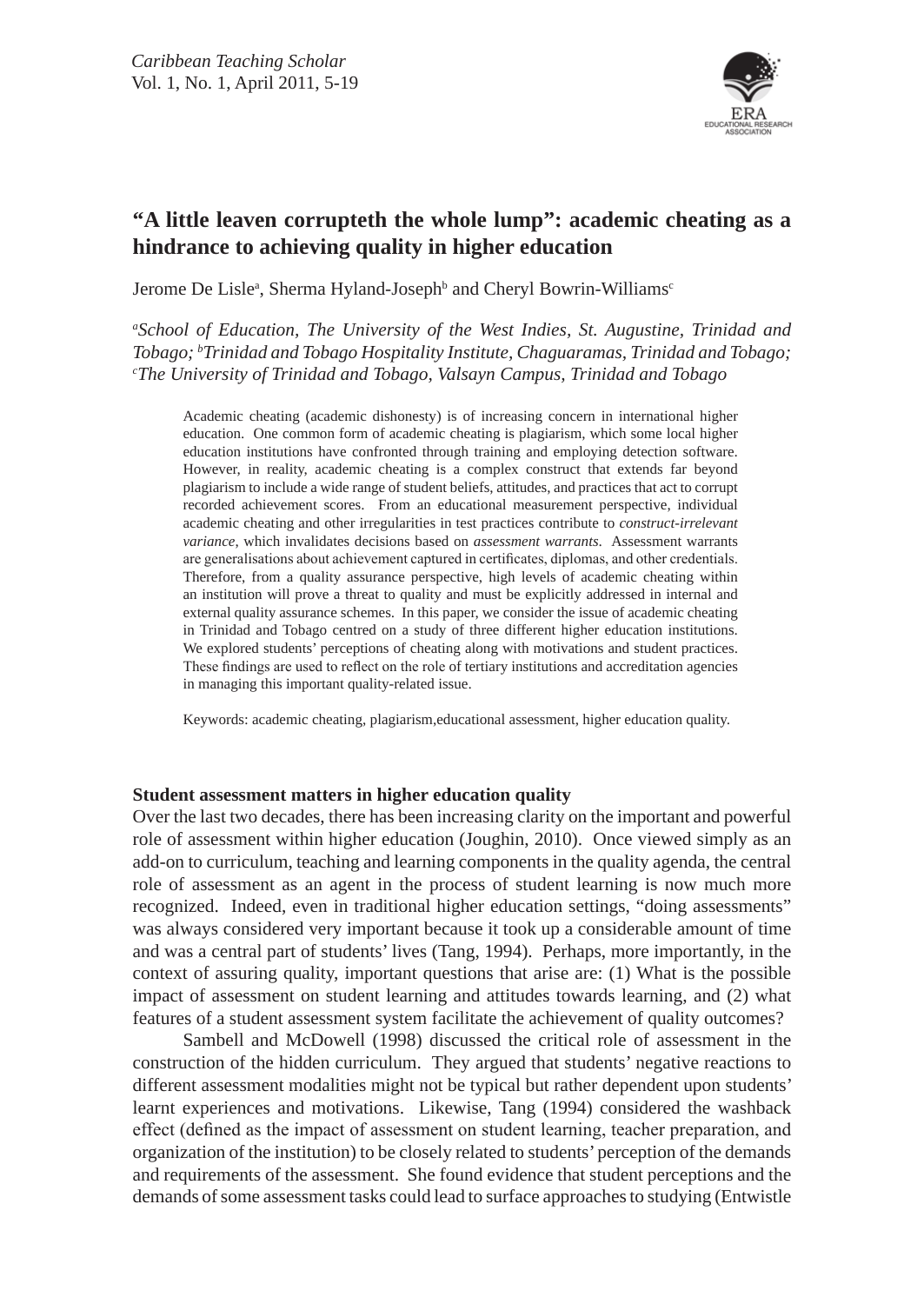& Ramsden, 1983). Different assessment modes might have differential impacts upon curriculum and teaching-learning. For example, in a study of portfolio versus objective tests, Tang et al. (1999) found that the portfolio assignment has greater alignment with the espoused constructivist philosophy of Problem Based Learning (PBL).

In reality, student assessment should be regarded as a complex, multidimensional activity that requires alignment, balance and rigour in order to assure quality outcomes (Joughin, & Macdonald, 2004). Biggs (2003), for example, talked about the need for the constructive alignment of both teaching and assessment with curriculum objectives. Increasingly, then, in repairing and improving assessment practices within institutions the focus has rightly been on the overall assessment scheme, inclusive of management systems, policies, beliefs and practices. This improved understanding of assessment's nature, role, and impact within higher education systems is increasingly informing the quality assurance practice in developed countries. For example, the framework for quality assurance in higher education in Europe (European Association for Quality Assurance in Higher Education (ENQA)) explicitly recognizes this enhanced and complex role of assessment (ENQA, 2005). For example, Standard 1.3 states that *"students should be assessed using published criteria, regulations and procedures which are applied consistently*" (p. 6). The focus of this standard is therefore on ensuring alignment, transparency, rigour, and consistency in student assessment. These critical characteristics are further elaborated in the expanded guidelines summarized in Table 1.

| Stated requirements for student assessment in Standard 1.3                                    | <b>Assessment</b>     |
|-----------------------------------------------------------------------------------------------|-----------------------|
| (EAQA, 2005)                                                                                  | <b>Characteristic</b> |
| Designed to measure the achievement of the intended learning outcomes and<br>$\left( \right)$ | Aligned               |
| other programme objectives                                                                    |                       |
| Appropriate for their purpose, whether diagnostic, formative or summative<br>2)               | Aligned               |
| Clear and published criteria for marking<br>3)                                                | Rigour                |
| Undertaken by people who understand the role of assessment in the progression<br>4)           | Aligned               |
| of students towards the achievement of the knowledge and skills associated with               |                       |
| their intended qualification                                                                  |                       |
| Not rely on the judgements of single examiners<br>5)                                          | Rigour                |
|                                                                                               | Consistency           |
| Take account of all the possible consequences of examination regulations<br>6)                | Rigour                |
| Have clear regulations covering student absence, illness and other mitigating                 |                       |
| circumstances                                                                                 | Rigour                |
| 8) Ensure that assessments are conducted securely in accordance with the institution's        | Rigour                |
| stated procedures                                                                             |                       |
| Be subject to administrative verification checks to ensure the accuracy of the<br>9)          | Rigour                |
| procedures.                                                                                   |                       |
| 10) Students should be clearly informed about the assessment strategy being used for          | Transparency          |
| their programme, what examinations or other assessment methods they will be                   |                       |
| subject to, what will be expected of them, and the criteria that will be applied to           |                       |
| the assessment of their performance*                                                          |                       |

Table 1. European Requirements for the Evaluation of Assessment Systems in Quality Assurance.

\*This requirement is stated in the text on page 17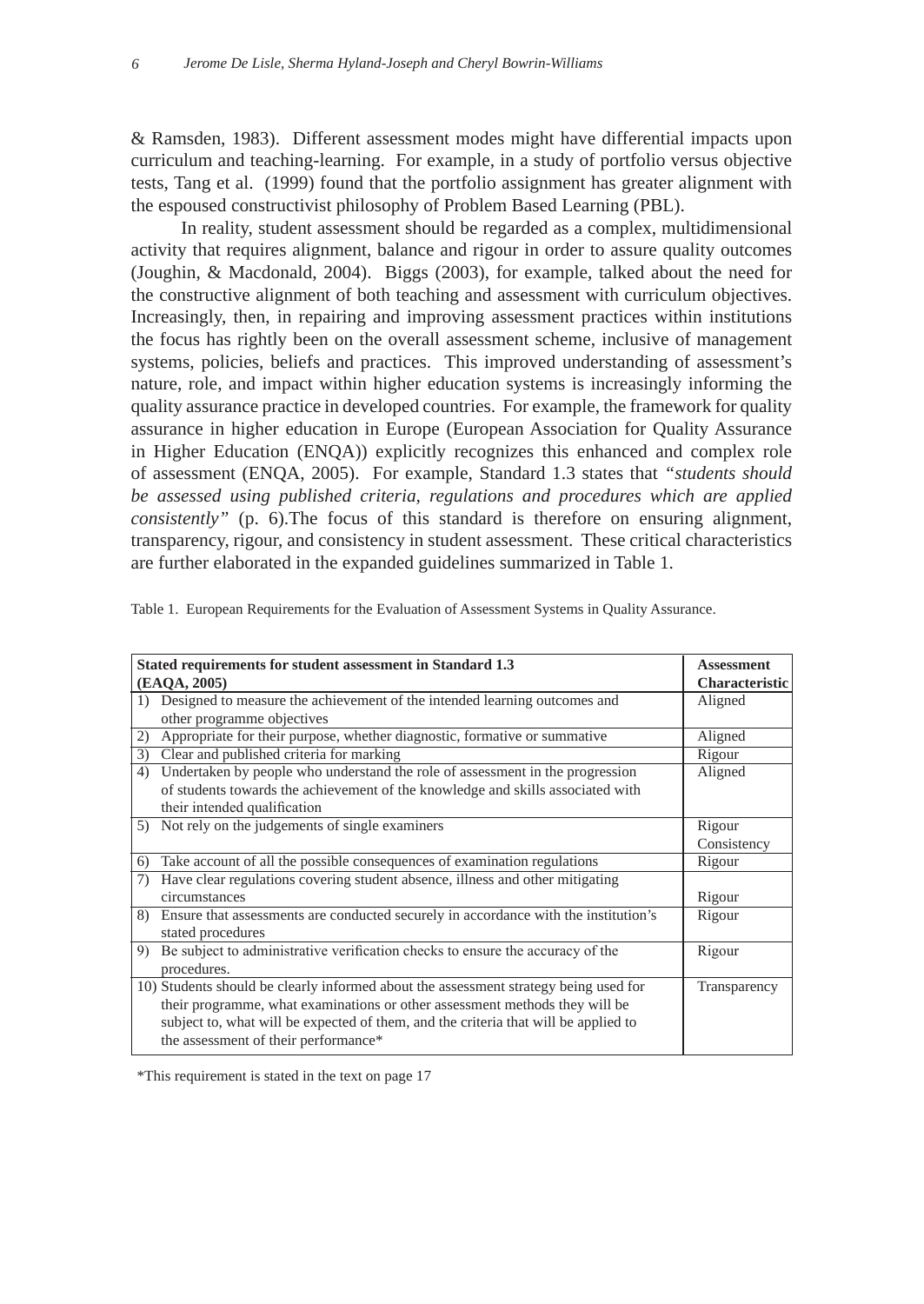The features of rigour and alignment relate to the critical assessment criteria of validity and reliability. As shown in Table 1, even when innovative or authentic assessments are used, these criteria will still be applicable. In higher education, teachers bring different perspectives on assessment based on discipline as well as overall philosophical frameworks. Some have a scientific view of assessment, while others have a legal or an aesthetic perspective (Knight, 2006). Thus, one possible concern is whether the criteria of rigour and alignment also apply to continuous assessments as it does to final examinations. The question arises because in learning oriented continuous assessment, formative purposes dominate whilst in final examinations, summative purposes are more important. To be sure, there will always be a natural tension between formative and summative purposes (Palmer, 2004). Formative continuous assessment in the form of feedforward assessments and cumulative coursework (QAA, 2007) can surely serve as a motivator and director of learning especially if the task is also authentic; but, if there is also a score or grade that also contributes to final certification, then rigour and alignment must be considered.

## **When trust might be misplaced**

Knight (2007a) used the term "warranting" to refer to the high stakes processes that cover the production of grade point averages, classifications, and awards in higher education. The term assessment warrant is an important one because it captures the reality that awards or certificates in higher education can also become a license to practice even in the professions. This is especially so in countries of the South where licensing systems are often embryonic or absent. Thus, in Trinidad and Tobago for instance, in several but not all of the health professions, it is possible for graduates from one or more local higher education institution to add their name to the register of professionals upon being awarded a credential from the institution. Heyneman (2004), however, has warned of the deleterious effects of this practice on quality, noting that

. . . the process by which individuals leave higher education and apply to practice or be certified in their professions should be separated from the higher education institutions themselves. No matter how excellent, no university should provide a license to practice medicine. The license to practice medicine should be made of a board of medical examiners that manages a system of testing to which all medical applicants must pass. Similar systems must be established for law, accounting, and others (pp. 640-641).

Moreover, as it stands, a warrant of achievement, such as certification or a license to practice based on university certification might not be valid if the assessments in the awarding institution lack sufficient rigour. A related issue might occur in courses assessed through 100% coursework. The need for innovativeness, authenticity and formative purpose may be at odds with the quality assurance requirements of rigour and alignment. If the standards for rigour and alignment are not enforced, questions can be raised about the validity of the warrant. Further concerns might also be raised about the assessment of what Knight (2007b) has called "wicked competencies." These generic skills are often highly valued in the real world and include competencies such as creativity, teamwork and emotional intelligence (World Bank, 2008). These areas are not easily or rigorously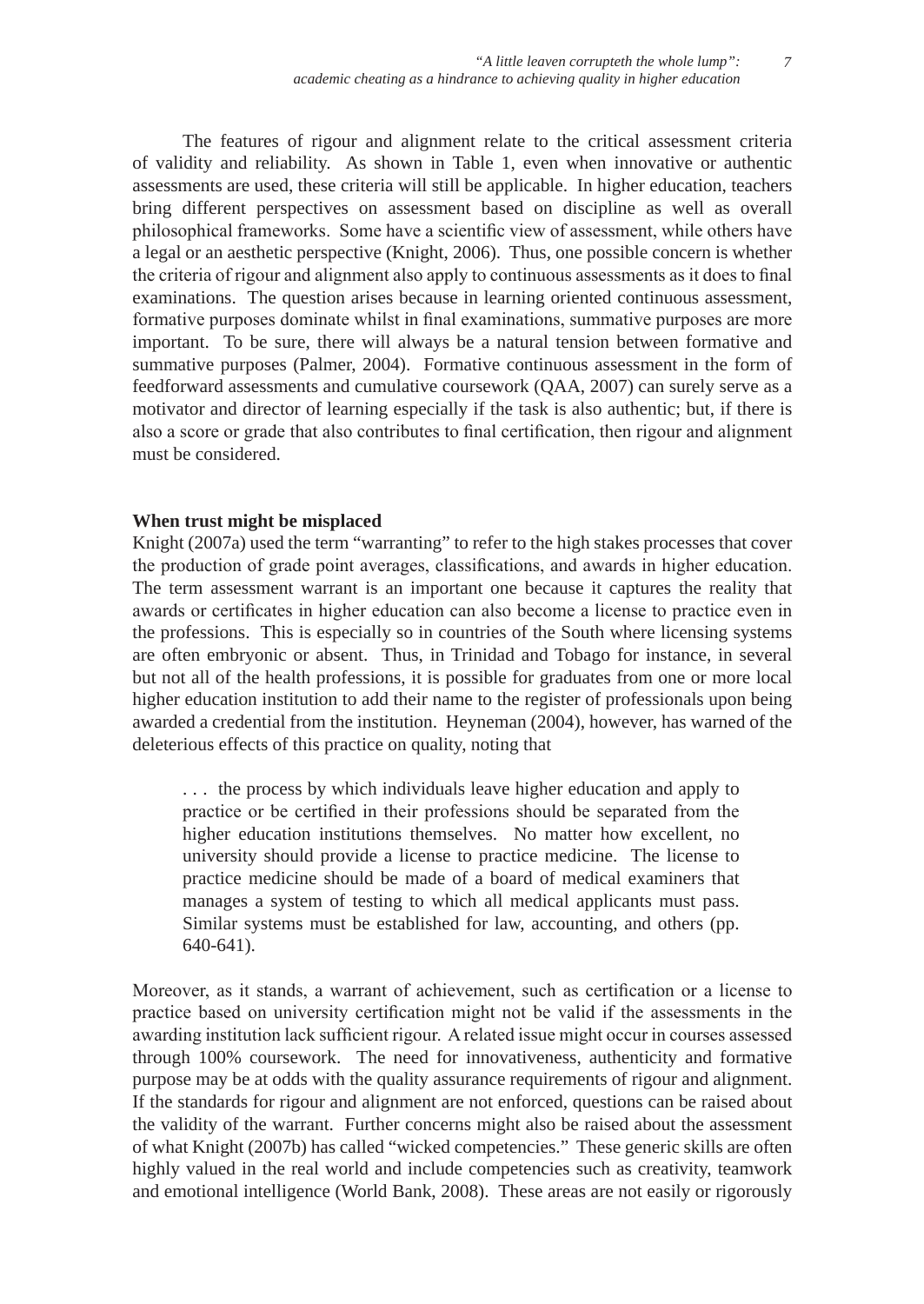measured using current assessment methods in higher education institutions even if they are at the core of what some might consider employability.

Trust in warrants of achievement might also be misplaced if there is significant academic cheating within an institution or across a country's higher education system, as now happens in many former countries in the Soviet Bloc. According to Osipian (2008), in these countries, plagiarism is often regarded as the normal way of writing papers. The problem is also common in several other countries. For example, in India, Chattopadhyay (2008) has noted that:

Copying in examinations by students is only the tip of the iceberg; faculty also participate in corrupt practices, including plagiarism in dissertation, and manipulating data and case records. Similarly, the administration becomes dishonest when it falsifies staff strength, recruitment criteria, etc., prior to an inspection by regulatory/statutory/supervisory bodies, in order to meet the requirements of recognition of a college (p. 1509).

## **Examining academic cheating**

To ensure rigorous assessment, academic cheating must be minimized. Academic cheating is a violation of academic integrity (Kitahara, Westfall, & Mankelwicz, 2011). Academic cheating can occur at either the institutional or individual level. In institutional cheating, a higher education institution might attempt to inflate scores, perhaps to ensure that its students do well. This might happen on transnational programmes where the awarding body is an external service provider. In such a case, it is in the interest of the local service provider to inflate scores so as to maintain market share. However, the negative impact on quality will be significant if the awarding body or the accrediting body does not have a rigorous quality assurance system to limit such practices in the provider countries.

This paper focuses on individual cheating, which refers to acts by students in an institution. In its most basic form, academic cheating involves students attempting to pass off someone else's work as their own (Jensen et al., 2002). Cizek (2004) has provided an expanded definition of academic cheating that covers the complexity of the behaviour along with the measurement implications. This definition highlights the intentional nature of the action, the possible motive behind the act, as well as the impact on validity and fairness. He defined academic cheating as:

. . . any intentional action or behavior that violates the established rules governing the administration of a test or the completion of an assignment, gives one student an unfair advantage over other students on a test or an assignment, or decreases the accuracy of the intended inferences arising from a student's performance on a test or an assignment (p. 308).

There are several categorizations of individual cheating behaviour (Stephens, 2008). These are summarized in Table 2. As shown, academic cheating may range from the use of unauthorized materials in an examination to presenting a false medical to gain an advantage. Common in distance learning programmes or systems where there are high levels of coursework is plagiarism and fabrication. Students may work together to cheat on both examinations and coursework, or they may be non-cooperative in groupbased assignments It is likely that there are different reasons for these different forms of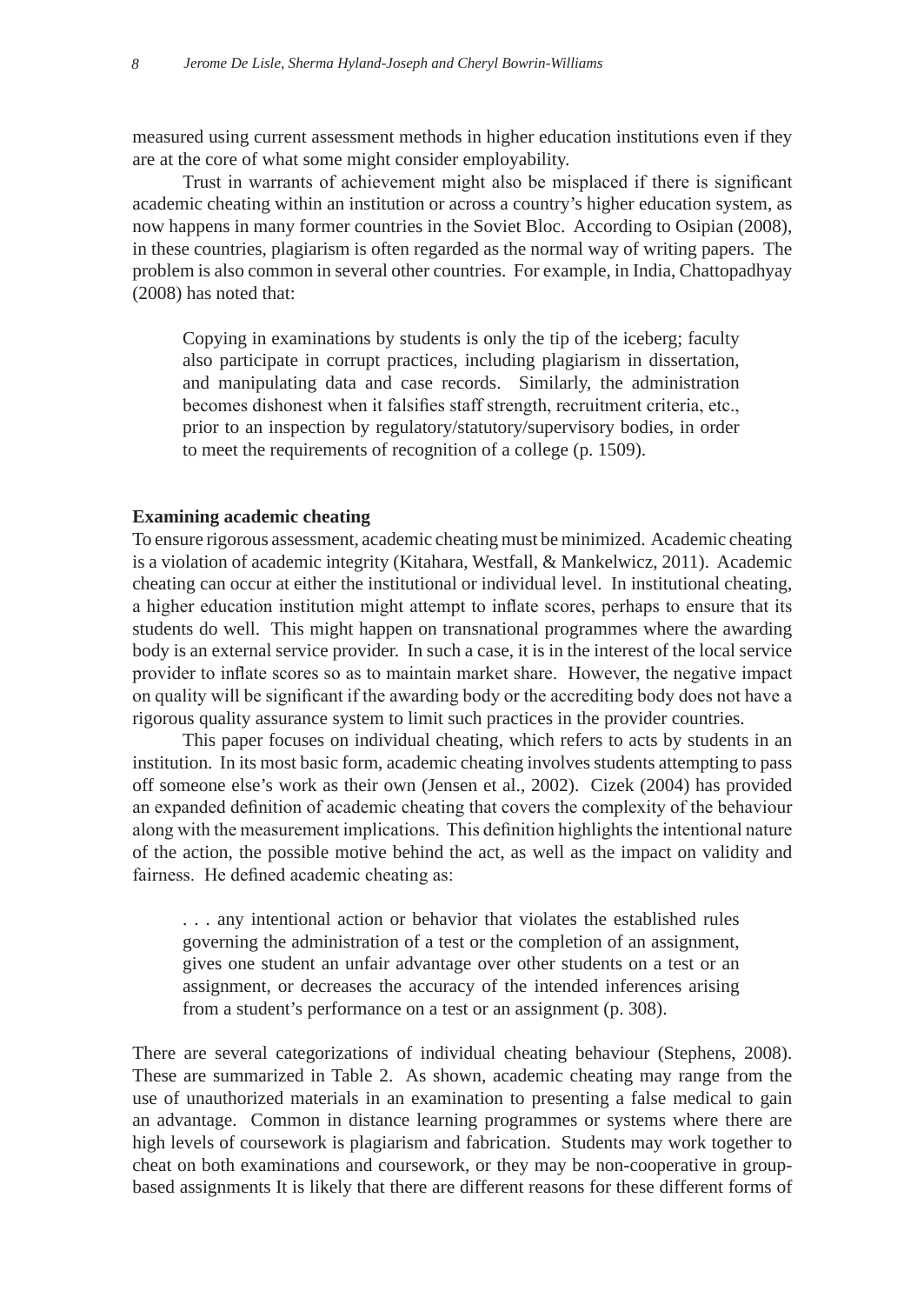cheating behaviour and the reasons may not always relate to moral or ethical issues. For example, academic procrastination might be a common cause of fraudulent excuses for a late assignment (Roig & Caso, 2005).

| Gehring, Nuss, & Pavela, G.<br>(1986)                          | Newstead, Franklyn-Stokes, &<br>Armstead (1996).          | <b>Some recent authors</b>         |
|----------------------------------------------------------------|-----------------------------------------------------------|------------------------------------|
| Cheating-Use of unauthorized<br>materials as in Crib sheets    | Plagiarism                                                | Traditional/conventional cheating  |
| Fabrication of information<br>including references and results | Collaborative cheating                                    | Digital or Internet-based cheating |
| Plagiarism-Copying verbatim<br>work without proper attribution | Collusion in Examinations                                 |                                    |
| Facilitating-Helping other<br>engage in academic cheating      | Lying to gain an advantage<br>(e.g. Medicals)             |                                    |
|                                                                | Non-collaboration in Group<br>Assignments or Examinations |                                    |

Table 2. Classification of cheating behaviours.

Solely using a moral or ethical lens to analyze academic cheating will provide limited insight because of the nature of the issue. It is always best to consider also factors such as general awareness of the issue, personal values, and context. For example, although some studies have found a correlation between religiosity and cheating (Rettinger & Jordan, 2005), other studies suggest that moral values have limited impact on the incidence of cheating behaviour. For example, Semerci (2006) noted that although medical students in Turkey thought that cheating was unlawful and a sin, they were still able to cheat. Importantly too, there may be differences in the level of academic cheating among students from different disciplines, with business studies students more likely to cheat. This might be because business students are more motivated by self-interest or they might be exposed to stronger academic pressures (McCabe, Butterfield, & Trevino, 2001).

Notably, differences in academic cheating might occur across cultures. These differences are possibly related to the variation in personal value systems founded on characteristics such as idealism, opportunism, and tolerance (Rawwas, Al-Khatib, & Vitell, 2004). Lupton and Chapman (2002) found that Russian students were more likely to define cheating narrowly and to report a higher incidence of dishonesty compared with American students. Similarly, Teixeira and Rocha (2006) found that students in Spain were more prone to dishonesty compared with those in Portugal. The age of the student might also be a factor because most studies suggest that younger children are less likely to cheat, whereas cheating behaviour among adolescents is more common. Younger adults, however, are more likely to cheat than older adults in a higher education context. Although cheating may be considered an epidemic in the secondary school, the frequency of such behaviour may have increased in the higher education environment with the increase in numbers of students and the use of online modalities. Academic cheating remains a threat to all higher education modalities, however.

From the above, it is clear that academic cheating must be regarded as complex, multidimensional behaviour not easily explained by any single framework or perspective (Gallant & Drinan, 2006). Thus, using different analytical lens can provide greater insight into analyzing and remediating complex behaviour. For example, from a psychological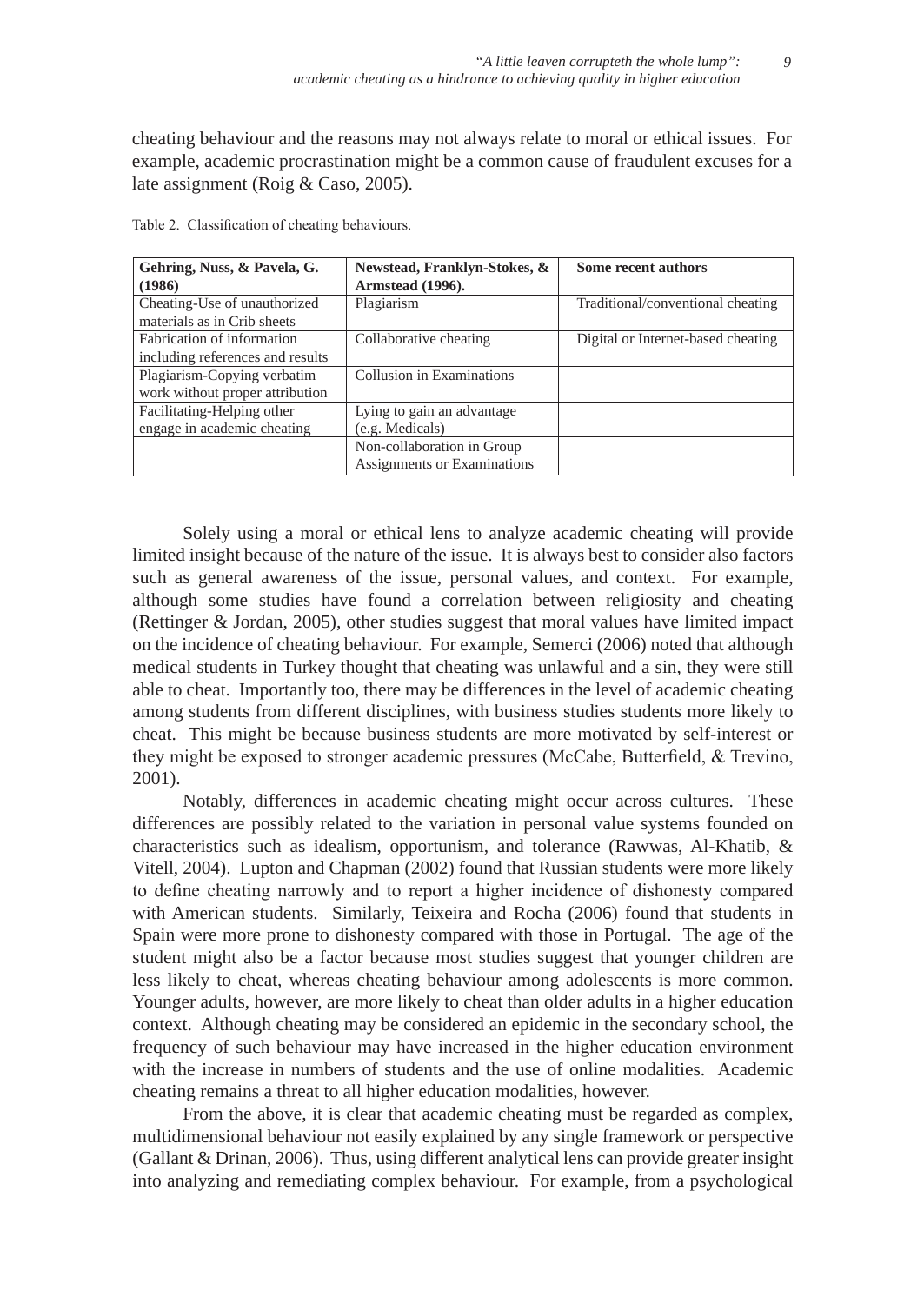perspective, cheating is likely to impinge upon learning, motivation, and development (Anderman & Murdock, 2007). In terms of a motivation perspective, individuals cheat for a variety of reasons, including maintaining face and assuring self-efficacy on difficult and complex or high stakes tasks. Cheating may be considered somewhat of a cognitive shortcut precluding the use of complex self-regulatory strategies often favoured in mature learners. From a developmental perspective, cheating will likely occur in various quantities dependent on individual and contextual actors.

One of the flaws of past research on academic cheating was the tendency to focus on cheating as a unitary construct (Passow, 2006). However, there is no single behaviour that captures cheating fully and consequently neither will a single strategy work. Although there might be multiple behaviours involved in cheating, individuals may have different understandings of what actually constitutes cheating. This means that it is important to survey what students believe or do not believe to be cheating. Some recent research has paid attention to modelling the variables involved. For example, Passow (2006) developed a model based on the theory of planned action and included predictor variables at different levels, including moral obligation not to cheat; attitudes about cheating; evaluation of the costs and benefits of cheating; perceived, social pressures to cheat or not to cheat; and perceived effectiveness of academic dishonesty policies. Likewise, Murdock and Anderman (2006) developed a motivational model that focused upon the propensity to cheat. They included both individual and motivational variables along with different guiding motivational questions such as: (1) what is my purpose, (2) can I do this, and (3) what are the costs? Thus, a useful strategy in studying academic cheating is to consider a variety of understandings, motivations and intentions.

## **Different perspectives on the role of academic cheating in quality**

Brimble and Stevenson-Clarke (2005) provided an explanation of the threat to quality posed by high levels of academic cheating, noting that:

Firstly, it threatens the equity and efficacy of instructional measurement, so that students' relative abilities are not accurately evaluated; and secondly, students who cheat probably reduce their level of learning so they are less prepared for advanced study or application of the material presented in a course. At the broader, societal level, it is likely that students who do not respect academic integrity while at university will not respect integrity in their future professional and personal relationships (p. 19).

The wider society would also experience the impact of high rates of cheating because of the reduced value of the certification or earned award. Thus, the match between the award and the promised skills will not be valid or warranted. From this perspective, academic cheating undermines the value of the assessment data as an indicator of student learning. Such an issue therefore must be a significant concern for quality assurance agencies and the standards that they promulgate.

To understand fully the threat of academic cheating to quality in higher education institutions, it is useful to analyze the phenomenon from different lenses of theoretical perspectives. The three useful analytical lenses on cheating and quality are from the viewpoint of the *(1) assessment warrant, (2) construct irrelevant variance (CIV), and (3) corruption.* The concept of assessment warrants is a useful perspective because it focuses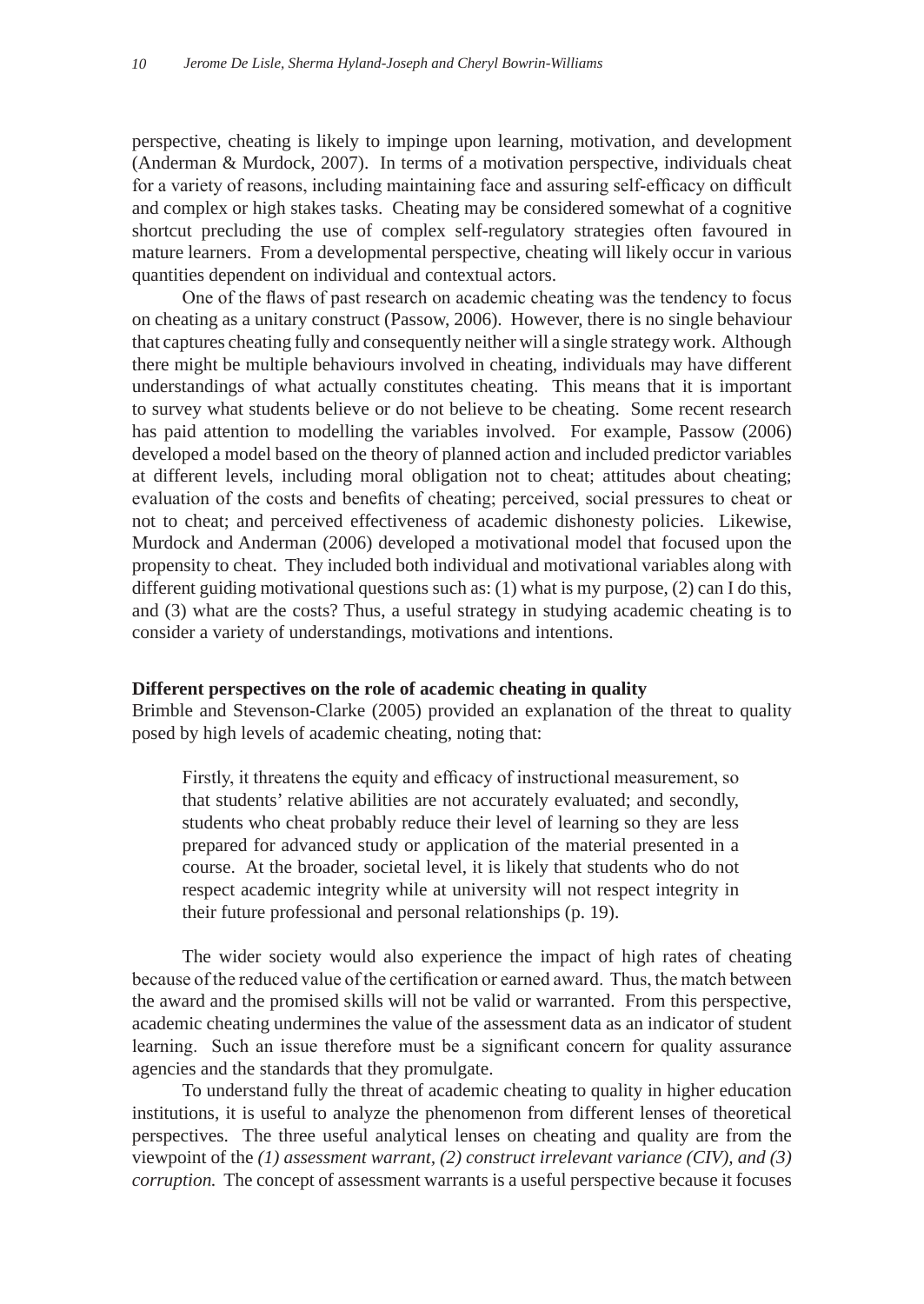on the impact to the employer and the wider society, highlighting the limited value of an award where there is a high or undetermined level of individual cheating within an institution. To illustrate, an employer might expect a graduate to be able to demonstrate some specific skills as attested to in the description that accompanies the certification, but if that graduate has achieved the certification only because of cheating, then that legitimate expectation would remain unfulfilled. Moreover, in the future, questions of trust would arise for that particular certification, the awarding institution, and even the local institution in the transnational arrangement. Invalid assessment warrants might be a significant problem in online courses, if there is little verification and monitoring of student assessment. It may also be a problem in professional courses making use of virtual delivery with little opportunity to validate the development of practical competencies.

Construct irrelevant variance (CIV) is a concept that provides a useful measurement perspective on the impact of cheating. Haladyna and Downing (2004) considered CIV to be the error variance in test scores that arises from systematic error. CIV implies that something other than the construct is being measured and is one of the more notable threats to validity in a high stakes setting. Following Messick's (1989) model and definition of validity, high construct irrelevant variance means that stakeholders will not be able to make meaningful interpretations for that the construct based on the obtained test scores or designated awards. This is important because from the standpoint of a validity argument, it is interpretation of the test score that must be assured (Kane, 1992; Downing & Haladyna, 2004). Thus, both individual and institutional cheating will lead to a lack of trustworthiness in achievement data from an institution.

From a third perspective, both individual and institutional cheating are essentially forms of corruption in education (Hallack & Poisson, 2007). Hallack and Poisson (2002) defined corruption as "the systematic use of public office for private benefit, whose impact is significant on the availability and quality of educational goods and services, and, as a consequence, impacts on access, quality or equity in education" (p. 58). Examinations and certifications are an important target area for corrupt practices, both for individuals and institutions. On the one hand, institutions might engage in several practices such as nepotism, favouritism and the selling of information. On the other hand, individuals may engage in several types of academic fraud including the purchase of coursework and final examination grades (Heyneman, Anderson, & Nuraliyeva, 2008). The cost of corruption in education can be high, especially impacting upon stakeholder's perceptions of quality. Ospian's (2009) study of corruption in higher education in the former Soviet bloc suggests that corruption may also have far reaching effects on the magnitude of inequalities and on the generation of high-quality human capital.

# **Responding to the threat of academic cheating**

The complexity of cheating behaviour requires that multiple strategies be used to monitor and respond to the threat. Currently, local institutions face an upsurge in cheating possibly because of larger class sizes, the increased use of technology, the diversity of student populations and the widespread use of cross-border education through virtual environments. There is a need, then, not only for appropriate institutional responses but also for explicit quality assurance standards in accreditation that support and recognize these institutional responses. Quality assurance must acknowledge institutions that are attempting to deal with the problem of academic cheating by implementing a variety of strategies to reduce or minimize the impact. However, in the event that no such strategy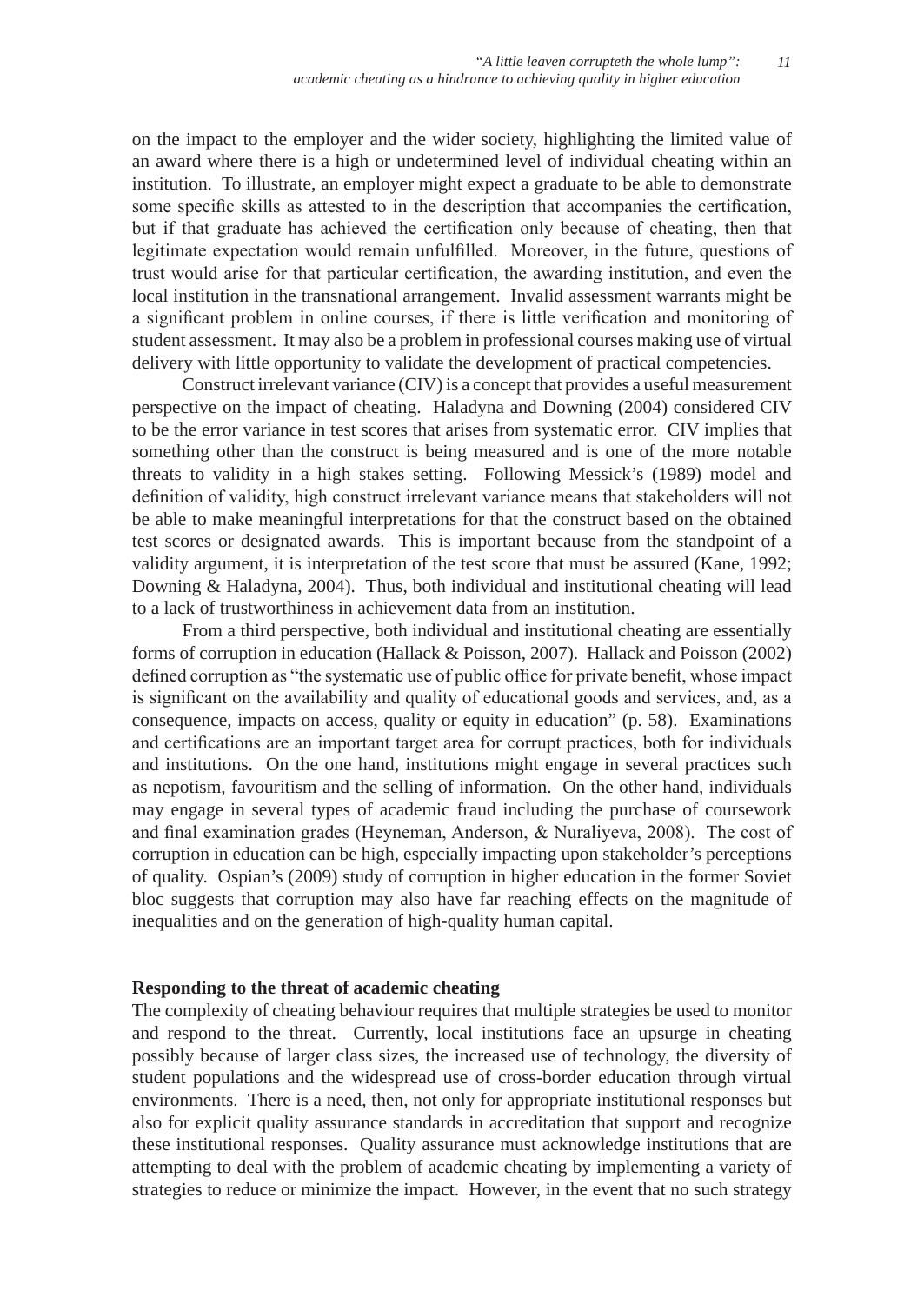is employed, the question becomes, can the award from a higher education institution really be trusted?

Strategies aimed at reducing academic cheating might range from the implementation of honour codes to the use of software to detect plagiarism. Honour codes are common in some higher education institutions in the United States. In most honour codes, students promise to abide by a code that captures expectations for desirable and undesirable behaviour. Honour codes may work because they make clear wrongdoing and reduce the possibility of rationalizations, which are often a part of cheating practice. An important feature of honour codes is that it shifts the focus from Faculty to students. Honour codes are not common locally, but some institutions have mounted courses to train students in an attempt to prevent academic cheating. Some institutions have also instituted detection systems (McCabe & Trevino, 1993). The apparent success of honour codes in some contexts point to the need for developing an institutional culture that supports and promotes academic integrity (McCabe, Trevino, & Butterfield, 2001).

The recommended approach would certainly be the development of a coherent institutional policy on academic integrity (Morris, 2010). Such a policy would likely be developmental in intent, designed to create an environment in which students choose to act with integrity. A four-stage process for implementing such a policy might be: (1) recognition and commitment, (2) response generation, (3) implementation, and (4) institutionalization (Bart, 2009). Faculty and student support should be a part of the overall plan since both have an important part in effecting the procedures (WCET, UT TeleCampus, & Instructional Technology Council, 2009).

#### **Designing the exploratory study**

The first step towards developing a policy of academic integrity is to assess the situation. Using an action research model, we designed an exploratory study to determine the extent of individual academic cheating in two disciplines within three higher education institutions in Trinidad and Tobago. Action research is focused on social or institutional change and involves four steps: diagnosing, planning, taking action, and evaluating for the next step. In the action research model, education practices are regarded as social practices to be changed through collaborative action in the taking action phase (Kember & Gow, 1992; Yasmeen, 2008). The three researchers collaborated on the data collection exercise in order to gather information that would allow comparison of beliefs and cheating behaviours across the institutions. The information would allow a better understanding of the nature of cheating patterns and the way it relates to the institutional context. The second author designed the study and instrument, which was administered in collaboration with the third author. This paper deals only with the data from the first step (diagnosing) but considers also the alternatives available for taking action.

The three institutions in the sample were very different in size and purpose. Institution A was a large traditional university, which was the target of the survey. Institution A already had some programmes for managing cheating. Institution B was a new university. Institution A and B both offer a broad range of academic programmes. Institution C was a medium sized higher education institution specializing in hospitality and tourism. The total number in the sample was 167 with 57 from institution A, 92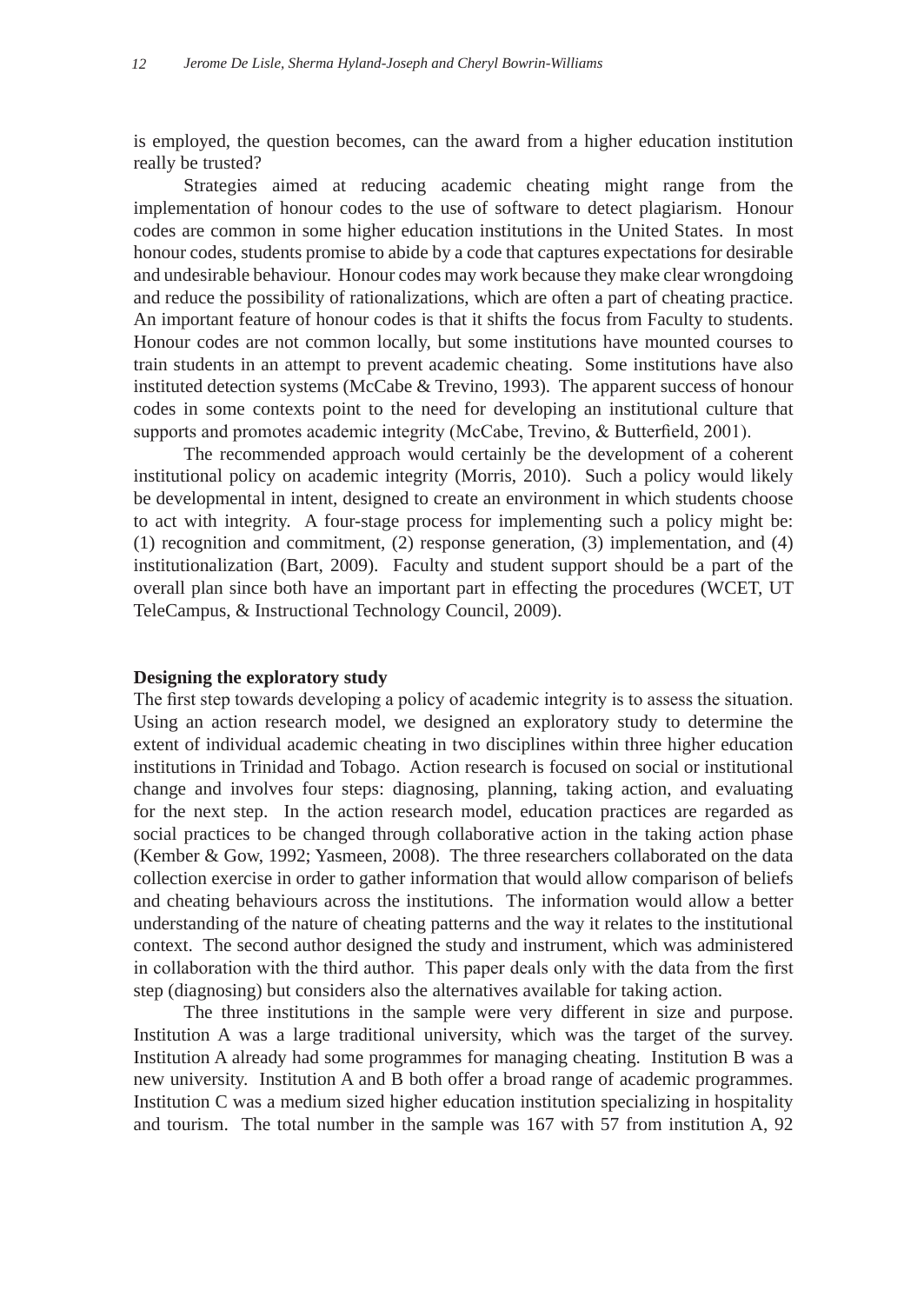from institution B, and 14 from institution C. Nineteen were male and 142 were female. 26.4% were between 16-21 years of age, 21.5% (22 to 25 years), 21.5% (26-30 years), 19.6% (31-40 years), and 10.4% were 40 and over. 84% belonged to a religion, with 85.8% attending more than once per month.

The main data collection tool was a survey instrument designed by one of the team members and organized into three parts. The first part of the questionnaire collected demographic and institutional data. The second part required the student to assess selected cheating behaviours and also measured attitudes and motivations that might lead to cheating. Sample items included statements such as "It is important to me that my classmates think that I am good at my work" and "One of my goals is to show others that I am good at my class work". The third part of the questionnaire focused on judgments of cheating behaviour either by self or peers. Sample items included "I helped someone else to cheat on a test" and "I copied from another student during a test".

Three scales were used in sections 2 and 3, a three-point scale of yes, not sure and no, a five-point scale, and never, once, and more than once in the academic year. The five constructs measured in sections 2 and 3 of the questionnaire were as follows:

- (1) The students' definition of cheating with higher scores indicating a broader understanding of what constitutes cheating behaviours
- (2) The acceptance of rationalizations for cheating with higher values indicating greater rationalization
- (3) The perceived level of cheating at the particular institution
- (4) A self report of the student's reaction to cheating, with higher values indicative of greater concern for the act of cheating
- (5) A self-report measure of cheating behaviour by the student

Both descriptive and inferential statistical analyses were used including One-Way Analysis of Variance (ANOVA) used to determine group differences and OLS Regression.

|     | <b>Statements in Definition</b>                                       | <b>Yes</b> | $\bf No$ | <b>Not Sure</b> |
|-----|-----------------------------------------------------------------------|------------|----------|-----------------|
| 1)  | Allow other students to copy my work.                                 | 64.4       | 6.7      | 25.8            |
| 2)  | Turn in work that I copied from another student.                      | 83.4       | 0.6      | 14.9            |
| 3)  | Work on assignments with other students when the lecturers asked for  | 38.6       | 11.4     | 50.0            |
|     | individual work.                                                      |            |          |                 |
| 4)  | Copy a few sentences from a site on the internet without writing the  | 74.5       | 3.7      | 21.7            |
|     | source in a paper or assignment that I submit.                        |            |          |                 |
| 5)  | Copy almost word for word from a book or magazine without writing     | 84.7       | 17.7     | 0.0             |
|     | the source of the information in a paper or assignment that I submit. |            |          |                 |
| 6)  | Turn in a paper that I paid someone else to do.                       | 82.2       | 0.6      | 16.7            |
| 7)  | Get answers to questions from someone who took the test in an earlier | 72.0       | 5.0      | 23.0            |
|     | class.                                                                |            |          |                 |
| 8)  | Help someone else cheat on a test.                                    | 82.0       | 1.2      | 16.1            |
| 9)  | Copy from another student during a test.                              | 85.2       | 0.6      | 14.2            |
| 10) | Use secret notes in a test.                                           | 85.1       | 1.2      | 13.0            |

|  |  | Table 3. Items in scale for measuring definition of cheating. |
|--|--|---------------------------------------------------------------|
|  |  |                                                               |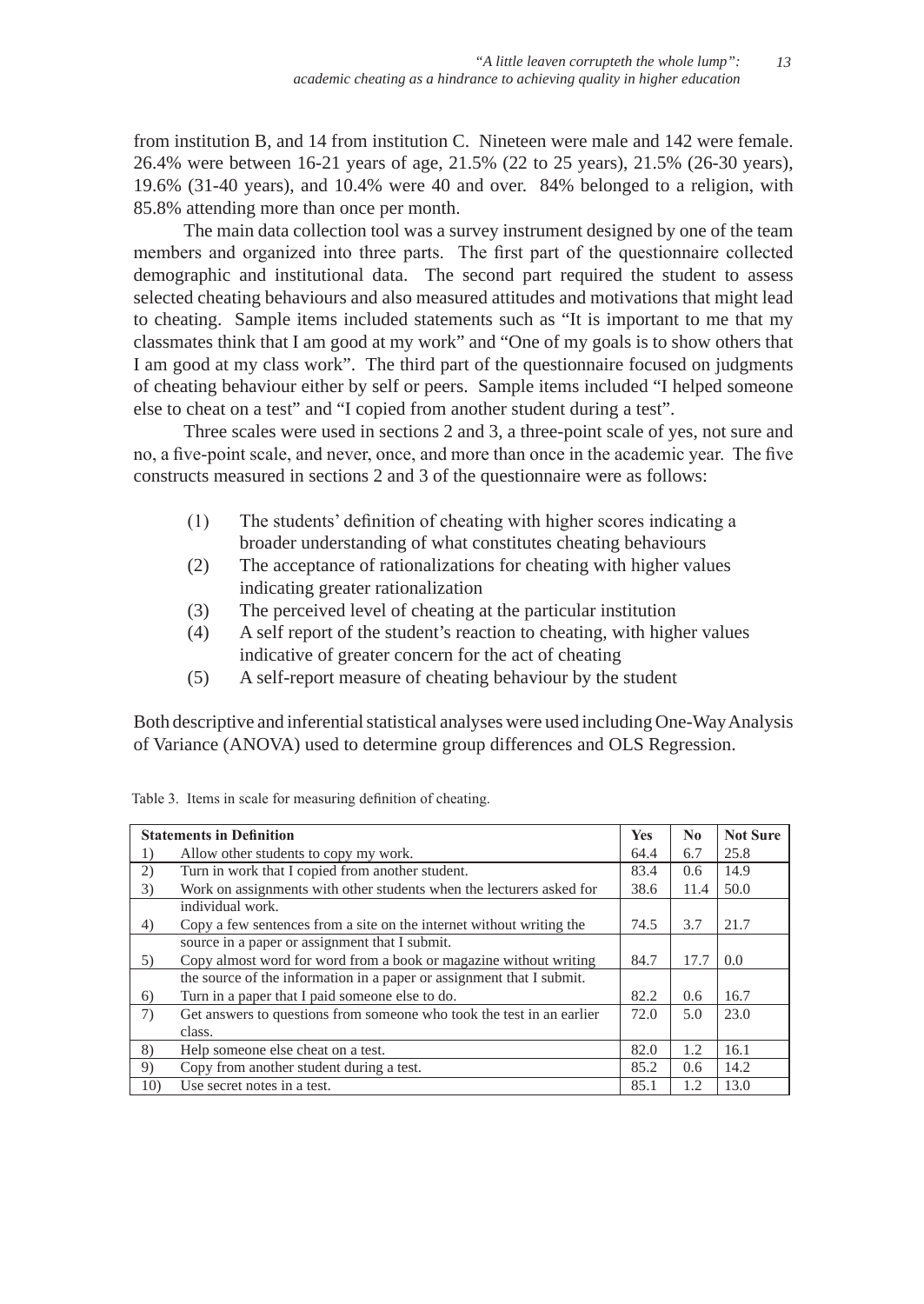## **Findings**

#### *What do students consider cheating?*

Table 3 shows the items in the define cheating scale with the percentage responding yes, no, not sure to each of the items. Overall, most students in the sample agreed that nine of the ten actions could be described as cheating. However, more than one-fifth of the students were not sure that cheating applied to practices such as allowing others to copy their work, copying a few sentences from the internet without acknowledging the spruce, and getting answers from someone who took the test earlier. It was noticeable that some students differentiated between copying a few words from the internet with acknowledgment and copying word for word from a book or magazine. This could be reflective of a technology detachment problem. The majority of students were unsure that working collaboratively with other students when the task explicitly required individual work counted as cheating. In this instance, it might be that the respondents saw this collaboration as beneficial rather than unethical.

#### *Cheating across the institutions*

Table 4 shows differences between the institutions on motivations and perceptions of academic cheating. As shown, there were statistically significant differences between the institutions on definitions of cheating, perceived cheating incidence, and self-reported cheating behaviour. The broadest definition of cheating was held by students in institution A (17.4), followed by those in institution B (15.34) followed by students in institution C (10.14). The differences were statistically significant with a medium effect size. A similar pattern was seen for students' reactions to cheating, with students of institution A reporting the highest score  $(7.71)$  and students from institution C the lowest  $(6.36)$ . The magnitude of the difference as measured by the effect size, however, was small. The differences in perceived cheating incidence was also statistically significant and medium sized, but showed the reverse pattern, with institution C having the highest rate (17.93), followed by institution B  $(12.42)$  and institution A  $(10.05)$ . This pattern was also seen in the medium sized difference for self-reported cheating behaviour; with students from institution C having the highest scores (3.71). Thus, it appears that students in institution C had the most restrictive definition of cheating, smallest reactions to cheating, and highest incidence of self-reported cheating behaviour.

### *Relationship among variables*

Table 5 provides the size and statistical significance for Pearson's correlation coefficient of the key variables in the study. As shown, self-reported cheating behaviour was moderately correlated with perceived cheating incidence. This meant that students who perceived a climate of dishonesty in the institution also tended to report a higher incidence of personal misconduct. Perceived cheating incidence was also negatively correlated with definitions of cheating, indicating that students holding to broad definitions of academic dishonesty were less likely to report cheating among peers. Reactions to cheating were positively correlated with cheating rationalizations, indicating that students who provided many rationalizations for academic misconduct also reported a greater reaction to cheating incidents.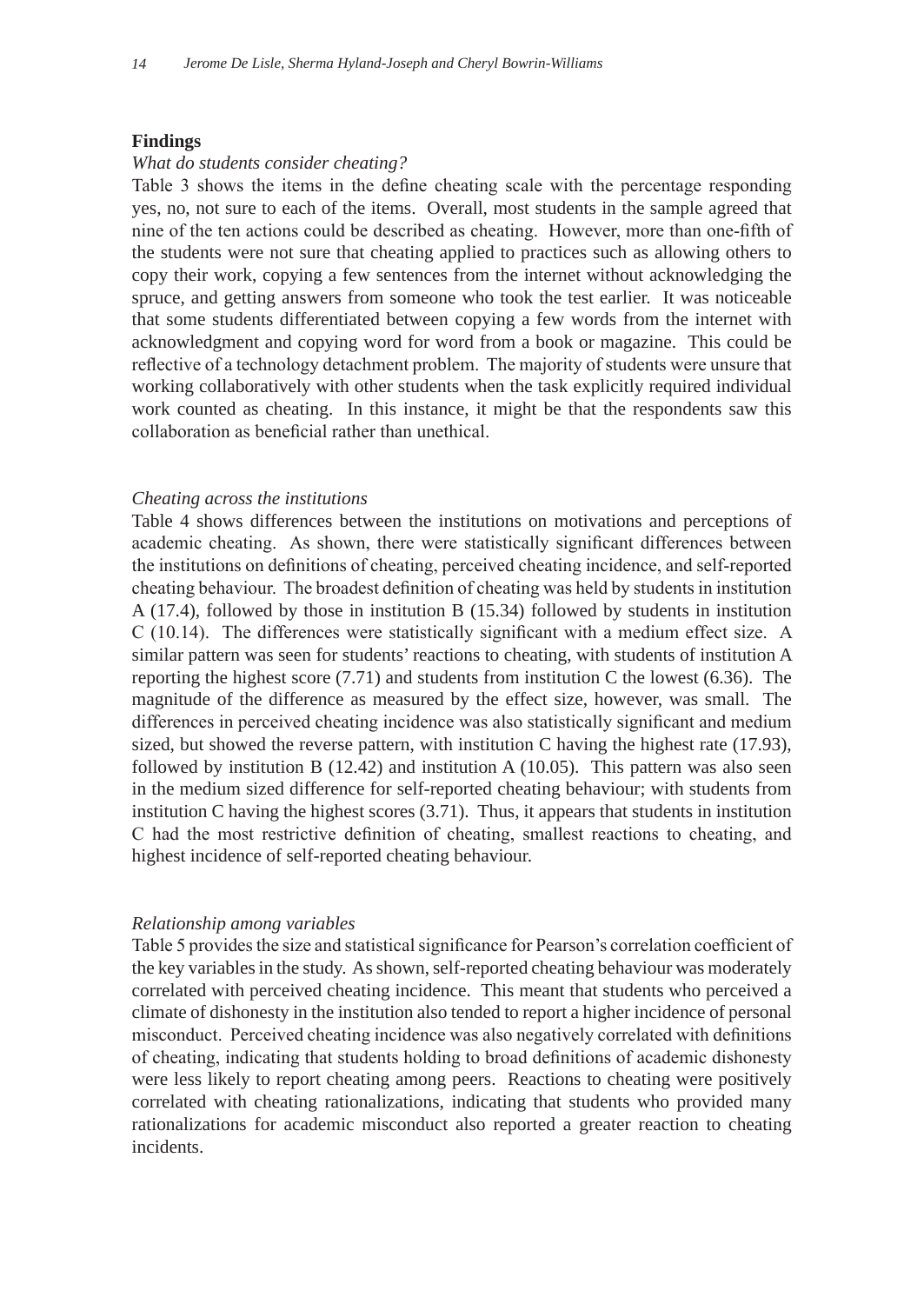| <b>Institution</b>              | - Means -         |                   |                  |                  |                 |                  |
|---------------------------------|-------------------|-------------------|------------------|------------------|-----------------|------------------|
|                                 | <b>Motivation</b> | <b>Definition</b> | Cheating         | Perceived        | <b>Reaction</b> | Self-            |
|                                 | to Cheat          | of cheating       | <b>Rational-</b> | <b>Cheating</b>  | to              | <b>Reported</b>  |
|                                 |                   |                   | izations         | <b>Incidence</b> | <b>Cheating</b> | <b>Cheating</b>  |
|                                 |                   |                   |                  |                  |                 | <b>Behaviour</b> |
| Institution A (Large)           | 64.60             | 17.14             | 10.89            | 10.05            | 7.71            | .96              |
| Institution B (Large Prog.)     | 65.32             | 15.34             | 9.92             | 12.42            | 7.01            | 2.25             |
| Institution C (Medium)          | 66.21             | 10.14             | 8.79             | 17.93            | 6.36            | 3.71             |
| Total                           | 65.14             | 15.51             | 10.16            | 12.08            | 7.20            | 1.92             |
| <b>Statistical Significance</b> | .803              | .001              | .755             | .000             | .061            | .003             |
| <b>Effect Size</b>              | .003              | .089              | .004             | .126             | .035            | .071             |

Table 4. Differences across institutions on selected cheating variables.

Effect Size benchmarks: Small-0.01. Medium-0.06. Large-0.138

Table 5. Intercorrelation matrix for variables in study.

|                                  | <b>Motivation</b><br>to Cheat | <b>Definition</b><br>of cheating | Cheating<br><b>Rational-</b><br>izations | <b>Perceived</b><br><b>Cheating</b><br><b>Incidence</b> | <b>Reaction</b><br>to<br><b>Cheating</b> | Self-<br>Reported<br><b>Cheating</b><br><b>Behaviour</b> |
|----------------------------------|-------------------------------|----------------------------------|------------------------------------------|---------------------------------------------------------|------------------------------------------|----------------------------------------------------------|
| Motivation to Cheat              | 1.00                          |                                  |                                          |                                                         |                                          |                                                          |
| Definition of cheating           | $-158*$                       | 1.00                             |                                          |                                                         |                                          |                                                          |
| <b>Cheating Rationalizations</b> | $.165*$                       | .052                             | 1.00                                     |                                                         |                                          |                                                          |
| Perceived Cheating               | $-0.24$                       | $-.171*$                         | $-.105$                                  | 1.00                                                    |                                          |                                                          |
| Incidence                        |                               |                                  |                                          |                                                         |                                          |                                                          |
| Reaction to Cheating             | .130                          | .152                             | .188*                                    | .035                                                    | 1.00                                     |                                                          |
| Self-Reported Cheating           | $-.046$                       | $-.136$                          | $-.053$                                  | $.362**$                                                | $-.084$                                  | 1.00                                                     |
| Behaviour                        |                               |                                  |                                          |                                                         |                                          |                                                          |

Effect Size benchmarks: Small-0.01. Medium-*0.06.* Large-0.138

## **Influence of individual and demographic variables on self-reported cheating**

Tables 6 and 7 provide information from the OLS regression of nine individual variables on self-reported cheating and the definition of cheating. The nine variables only explained 14% of the variables in self-reported cheating. The only statistical variable was age (BETA=-.380, p=.002), with younger students reporting higher levels of cheating. The same set of variables explained 18.9% of the variance in the definition of cheating, with the only statistically significant variable being the level of the programme. Students who were in postgraduate classes tended to have a broader definition of cheating.

Table 6. Regression of individual variables on self-reported cheating.

| Dependent Variable: Self Reported Cheating            |             |         |           |                    |  |  |
|-------------------------------------------------------|-------------|---------|-----------|--------------------|--|--|
| R-SQUARE= $0.14\overline{0}$ ; F= $2.289$ ; P= $.021$ |             |         |           |                    |  |  |
| <b>Individual Variable</b>                            | <b>Beta</b> | B       | <b>SE</b> | Part               |  |  |
|                                                       |             |         |           | <b>Correlation</b> |  |  |
| 1) Gender                                             | $-.141$     | $-.360$ | .229      | $-.129$            |  |  |
| $2)$ Age                                              | $-.380**$   | $-.791$ | .246      | $-.264$            |  |  |
| 3) Marital Status                                     | .016        | .094    | .619      | .012               |  |  |
| 4) Number of Children                                 | .036        | .204    | .634      | .026               |  |  |
| 5) Religiosity (Freq of church attendance)            | $-.010$     | $-.024$ | .191      | $-.010$            |  |  |
| 6) Prior Education                                    | .078        | .210    | .242      | .071               |  |  |
| 7) Time in Institution.                               | 027         | .133    | .438      | .025               |  |  |
| 8) Level of Programme Enrolled                        | $-.139$     | $-.870$ | .579      | $-.124$            |  |  |
| 9) Progress in Programme                              | .194        | .788    | .410      | .158               |  |  |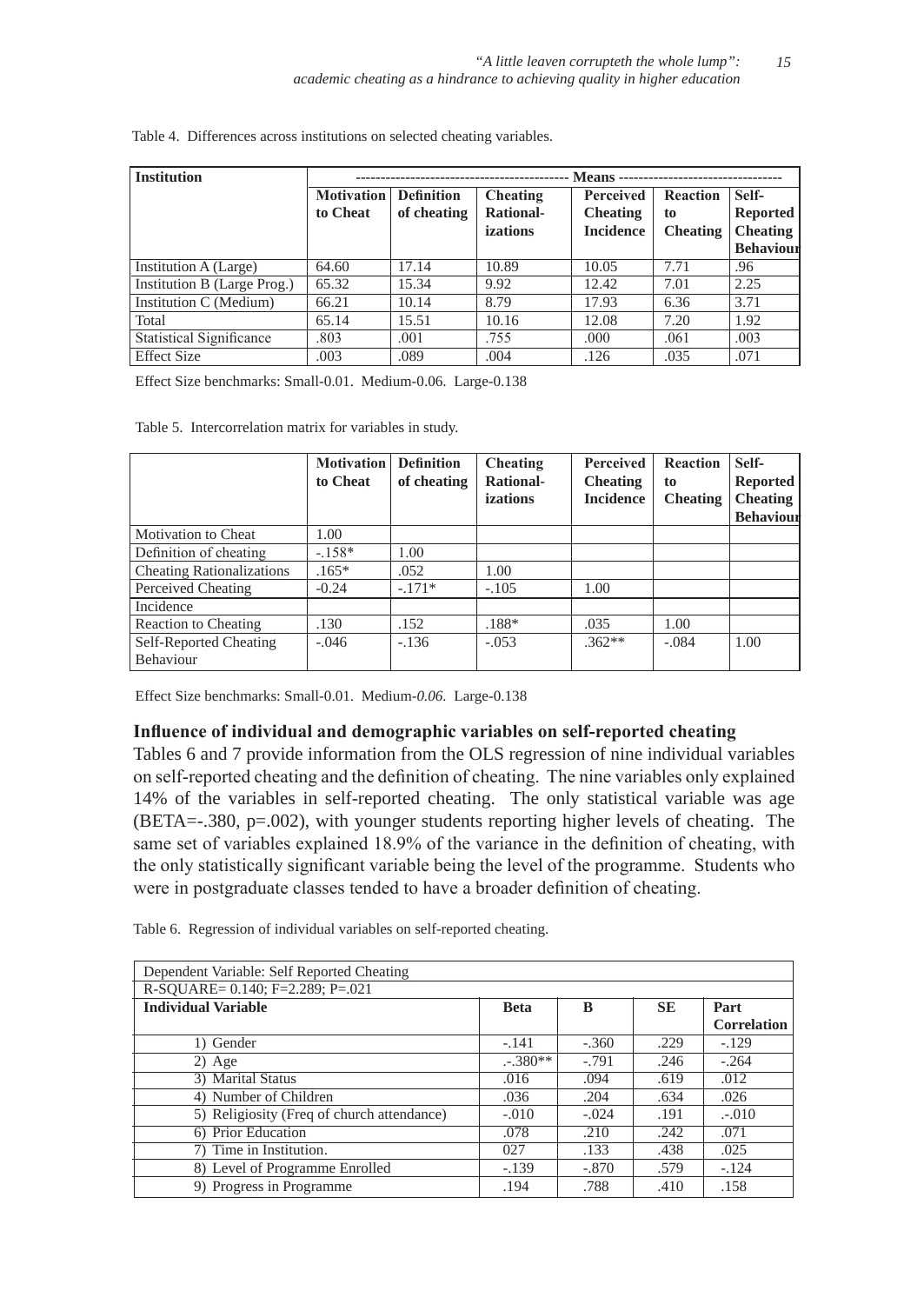| Dependent Variable: Definition of Cheating |             |         |           |                    |  |  |
|--------------------------------------------|-------------|---------|-----------|--------------------|--|--|
| R-SOUARE= $0.189$ ; F=3.375; P=.001        |             |         |           |                    |  |  |
| <b>Individual Variable</b>                 | <b>Beta</b> | B       | <b>SE</b> | Part               |  |  |
|                                            |             |         |           | <b>Correlation</b> |  |  |
| 1) Gender                                  | .033        | .187    | .494      | .0309              |  |  |
| $2)$ Age                                   | .185        | .857    | .537      | .126               |  |  |
| 3) Marital Status                          | .051        | .650    | 1.34      | .038               |  |  |
| 4) Number of Children                      | .050        | .638    | .1.36     | .037               |  |  |
| 5) Religiosity (Freq of church attendance) | $-.024$     | $-.119$ | .405      | $-.023$            |  |  |
| 6) Prior Education                         | .160        | .938    | .520      | .142               |  |  |
| 7) Time in Institution                     | .021        | .228    | .933      | .019               |  |  |
| 8) Level of Programme Enrolled             | $.219*$     | 3.61    | 1.24      | .1964              |  |  |
| 9) Progress in Programme                   | $-.044$     | $-.391$ | .976      | $-.035$            |  |  |

Table 7. Regression of individual variables on self-reported cheating.

## **Discussion**

The exploratory study highlighted a number of useful areas for further study. Perceptions of cheating were lower in the more traditional higher education institution, which offered a range of awards, from undergraduate to postgraduate degrees. This might have been because of the implementation of several safeguards and the greater degree of awareness in the student population. The understanding of academic cheating was lowest in the medium sized higher education institution, which also reported the highest incidence of self-reported academic cheating. This institution catered for graduates from high school and offered certificate and diploma-level courses. These younger students did not always agree with the older students from the other institutions and indeed, the younger students admitted that they freely practiced some of the cheating behaviours. The new higher education institution with the large numbers of students was positioned midway between these two institutions in terms of cheating incidence.

The wide variation in self-reported academic cheating behaviour in the three institutions suggests the need for explicit training at all three sites. This might be approached through an awareness programme. However, safeguards and academic integrity codes are also viable options, especially for the medium sized institution. Academic cheating behaviour was not easily explained given standard personal and individual variables with only age and level of programme having explanatory value. In the religious oriented societies of the Caribbean, religiosity might have been expected to have greater impact. These findings suggest the need to better study cheating behaviour in the local context. Could there be a backlash from the secondary school, with its alleged high rate of fraud in the School-Based Assessment (a component of the Caribbean Examinations Council examinations)? Is plagiarism fully understood by young students entering higher education institutions? Do administrators and staff share these perceptions? Studying academic cheating at the secondary school level should be an important focus in future research.

#### **Educational implications**

Quality assurance schemes cannot simply ignore the implications of high rates of cheating within academic higher education institutions. Such practices are real threats to quality because they limit the usefulness and credibility of marks and awards. The implications of this kind of corruption must be made clear and institutions should be encouraged to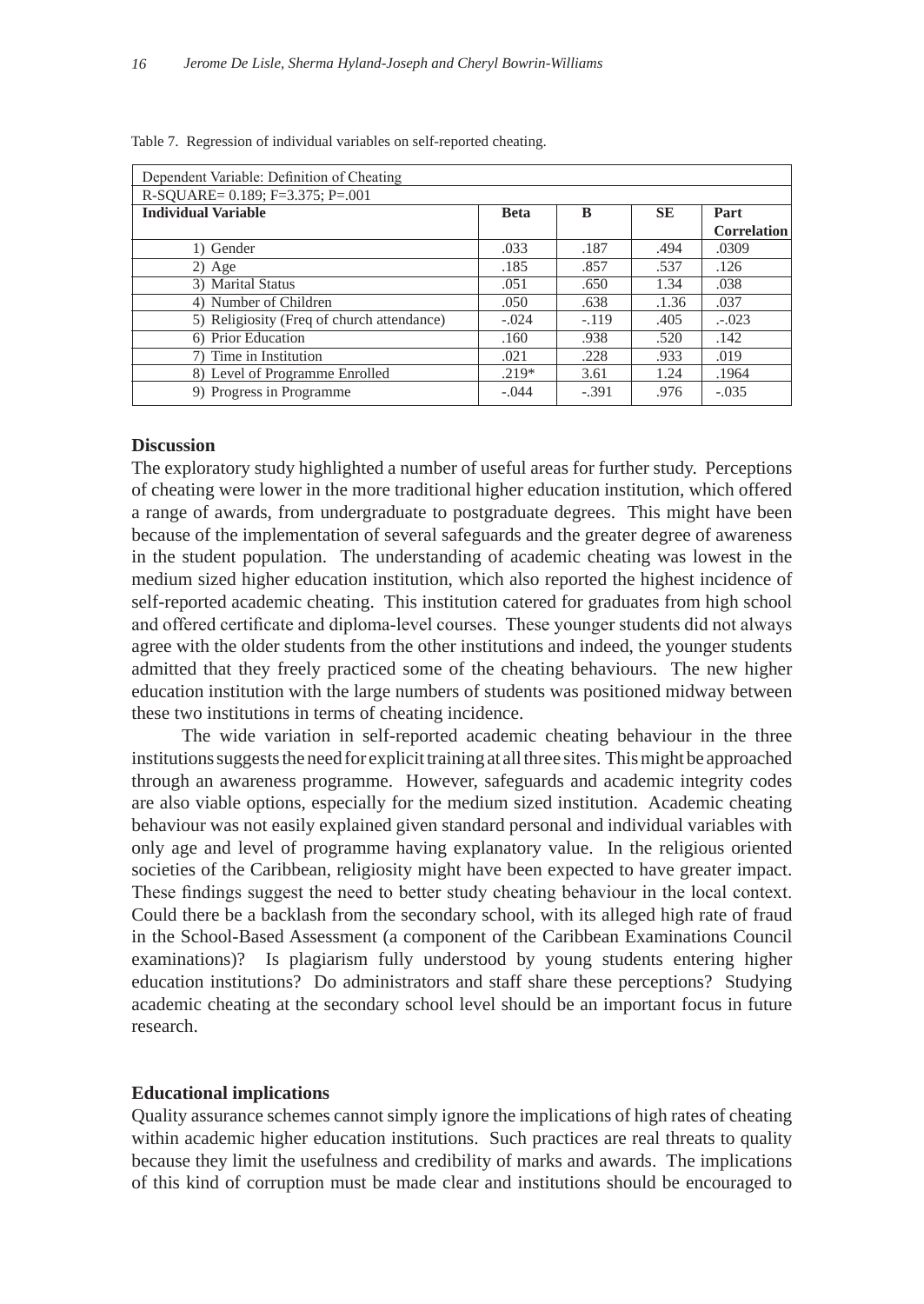develop practices that foster and develop academic integrity among students. Academic cheating has a cultural dimension and it is quite possible for this malpractice to be significant to the local culture given the relative newness of many institutions, the modes of delivery chosen, and the nature of the alliance between cross-border service providers and local institutions.

The higher education regulation system in Trinidad and Tobago must pay greater attention to important issues such as academic cheating, which may impact on the quality of outcomes. Perhaps, this is already captured in the current standards used to evaluate collaborative trans-national programmes by the Accreditation Council of Trinidad and Tobago (ACTT). Criterion 3.5 of the Application for Recognition of Transnational Qualifications states, "The awarding institution is responsible for the assessment of students and award of qualifications" (ACTT, 2010, p. 4). The criterion implicitly points to the need for assuring academic integrity in credentialing. However, it would have been more helpful if the instruction were explicitly stated. A guide to best practice is the United Kingdom's quality assurance Code of Practices which explicitly considers the issue of cheating in student assessment, states that institutions must "encourage students to adopt good academic conduct in respect of assessment and seek to ensure they are aware of their responsibilities" (QAA, 2006, p. 27).

It is important that quality assurance frameworks and standards in the Caribbean are both evidence-based and relevant to the context of the higher education environment. In this regard, the lack of support of a research community in higher education is worrying. Without the inputs of indigenous research, it is possible for quality assurance frameworks to become corrupted, mechanical or stylized. Attention should also be paid to developing greater collaboration between institutions as well as facilitating the sharing of best practice. This might require the development of systems similar to the Centre for Academic Integrity in the United States (Drinan & Gallant, 2008). Perhaps, however, the real issue is that not enough attention has been paid to the role and impact of educational assessment in the provision of a quality learning experience and even less has been paid to issues such as plagiarism and other forms of academic cheating. A robust external quality assurance system is a critical element in preventing corruption and this can only be achieved through high quality staff, continuous training and a supportive research programme that identifies issues and obstacles in the achievement of quality.

#### **References**

- ACTT (2010). *Application for recognition of transnational/foreign qualifications*. Retrieved from www.actt. org.tt/.../Application%20for%20Recognition%20of%20a%20Transnational
- Anderman, E. M. & Murdock, T. B. (2007). The psychology of academic cheating. In E. M. Anderman & T. B. Murdock (Eds.), *Psychology of academic cheating* (pp. 1–5). Burlington, MA: Elsevier.
- Bart, M. (2009). *Academic integrity: Creating institutional policies to curb student cheating. Trends in Higher Education*. Retrieved from http://www.facultyfocus.com/articles/trends-in-higher- education/ academic-integrity-creating-institutional-policies-to-curb-student-cheating/.
- Biggs, J.B. (2003). *Teaching for quality learning at university*. Buckingham: The Open University Press.
- Brimble, M., & Stevenson-Clarke, P. (2005). Perceptions of the prevalence and seriousness of academic dishonesty in Australian universities. *The Australian Educational Researcher, 32*(3), 19-44.
- Chattopadhyay (2008). [Letter to the Editor]. Medical controversies: How India differs from the West. *Current Science, 95*(11), 1509.
- Cizek, G. J. (2004). Cheating in academics. In C. Spielberger (Ed.), *Encyclopedia of Applied Psychology* (pp. 307-311). San Diego, CA: Academic Press.
- Downing M. S., & Haladyna, T. M. (2004).Validity threats: Overcoming interference with proposed interpretations of assessment data. *Medical Education, 38*(3), 327-33.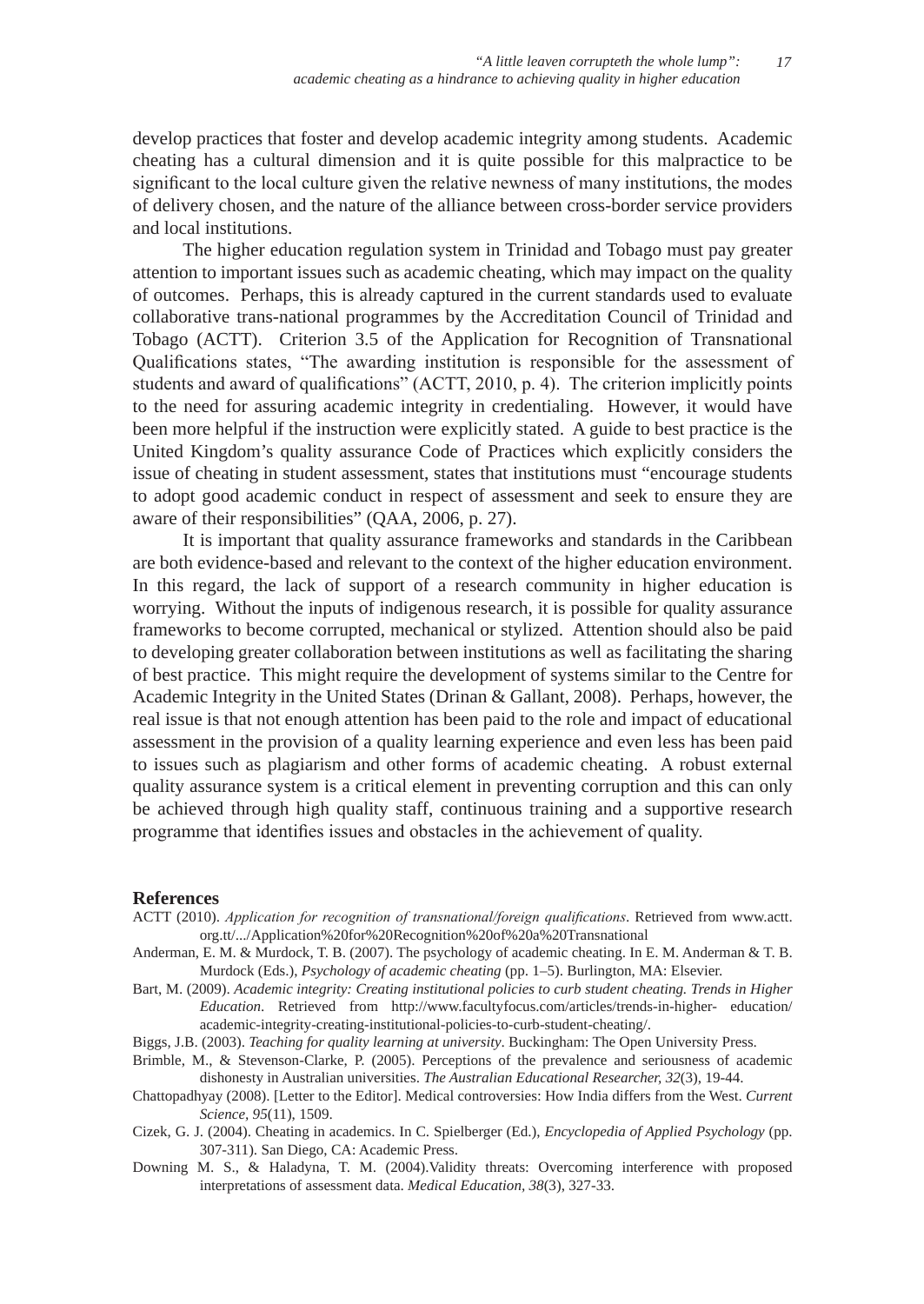- Drinan, P. & Gallant, T. (2008). Plagiarism and academic integrity systems. *Journal of Library Administration, 47* (3/4), 125-40.
- European Association for Quality Assurance in Higher Education. [EAQA] (2005). *Standards and guidelines for quality assurance in the European higher education area*. Helsinki: Author. Retrieved from http://www.enqa.eu/files/BergenReport210205.pdf.
- Entwistle, N. J., & Ramsden, P. (1983). *Understanding student learning*. London: Croom Helm.
- Gallant, T.B., & Drinan, P. (2006). Organizational theory and student cheating: Explanation, responses, and strategies. *The Journal of Higher Education, 77*(5), 839-860.
- Gehring, D., Nuss, E. M., & Pavela, G. (1986). *Issues and perspectives on academic integrity*. Washington, DC: National Association of Student Personnel Administrators.
- Haladyna, T.M., & Downing, S.M. (2004). Construct-irrelevant variance in high-stakes testing. *Educational Measurement: Issues and Practice, 23*(1), 17-27.
- Hallack, J., & Poisson, M. (2002). *Ethics and corruption in education*. Results from the Expert Workshop held at the IIEP. Paris, 28-29 November 2001. IIEP Observation programme. Policy Forum No. 15. Paris: IIEP-UNESCO.
- Hallack J., & Poisson M. (2007). Corrupt schools, corrupt universities: What can be done? Paris: International Institute for Educational Planning, UNESCO.
- Heyneman, S.P. (2004). Education and corruption. *International Journal of Education Development, 24*, 637- 648.
- Heyneman, S., Anderson, K., & Nuraliyeva, N. (2008). The cost of corruption in higher education. *Comparative Education Review, 52*(1), 1–26.
- Joughin, G. (2010) The hidden curriculum revisited: a critical review of research into the influence of summative assessment on learning. *Assessment & Evaluation in Higher Education, 35*(3), 335-345.
- Joughin, G., & Macdonald, R. (2004). *A model of assessment in higher education institutions.* The Higher Education Academy. Retrieved from http://www.llas.ac.uk/resourcedownloads/2968/Joughin\_and\_ Macdonald\_model\_assessment.pdf
- Jensen, L. A., Arnett, J. J., Feldman, S. S., & Cauffman, E. (2002). It's wrong, but everybody does it: academic dishonesty among high school and college students. *Contemporary Educational Psychology, 27*, 209-228.
- Kane, M. (1992). An argument-based approach to validity. *Psychological Bulletin, 112*(3), 527–535.
- Kember, D., & Gow, L. (1992). Action research as a form of staff development in higher education. *Higher Education, 23*(3), 297-310.
- Kitahara, R., Westfall, F., & Mankelwicz, J. (2011). New, multi-faceted hybrid approaches to ensuring academic integrity. *Journal of Academic and Business Ethics, 3.* Retrieved from http://www.aabri.com/ manuscripts/10480.pdf.
- Knight, P. (2006). The local practices of assessment. *Assessment & Evaluation in Higher Education, 31*(4), 435–452.
- Knight, P. T. (2007a) Grading, classifying and future learning. In D. Boud & N. Falchikov (Eds.). *Rethinking Assessment in Higher Education: For future Learning* (pp. 72-86). Maidenhead: The Society for Research in Higher Education and the Open University Press.
- Knight, P. T. (2007b). *Fostering and assessing 'wicked' competences*. Milton Keynes: Open University. McCabe, D. L., & Treviño, L. K. (1993). Academic dishonesty: Honor codes and other contextual influences. *Journal of Higher Education, 64,* 522–538.
- McCabe, D. L., Butterfield, K. D., & Treviño, L. K. (2006). Academic dishonesty in graduate business programs: Prevalence, causes, and proposed action. *Academy of Management Learning & Education, 5*(3), 294–305.
- McCabe, D., Treviño, L.K., & Butterfield, K. (2001). Cheating in academic institutions: A decade of research. *Ethics & Behavior, 11*(3), 219-232.
- Lupton, R. A., & Chapman K. J. (2002). Russian and American college students' attitudes, perceptions, and tendencies towards cheating. *Educational Research, 44*(1), 17–27.
- Messick, S. (1989). Validity. In R. L. Linn (Ed.), *Educational Measurement (*pp. 13–103). New York: Macmillan.
- Morris, E. (2010). *Fostering a culture of academic integrity: approaches, strategies and resources.* Academy JISC Academic Integrity Service. Retrieved from https://weblearn.ox.ac.uk/.../JISC\_academic %20 integrity.pdf
- Murdock, T.B., & Anderman, E.M. (2006). Motivational perspectives on student cheating: Toward an integrated model of academic dishonesty. *Educational Psychologist, 41*, 121-145.
- Newstead, S.E., Franklyn-Stokes, A., & Armstead, P. (1996). Individual differences in student cheating. *Journal of Educational Psychology, 88*, 229-241.
- Osipian, A. (2008). Corruption in higher education: Does it differ across the nations and why? *Research in*